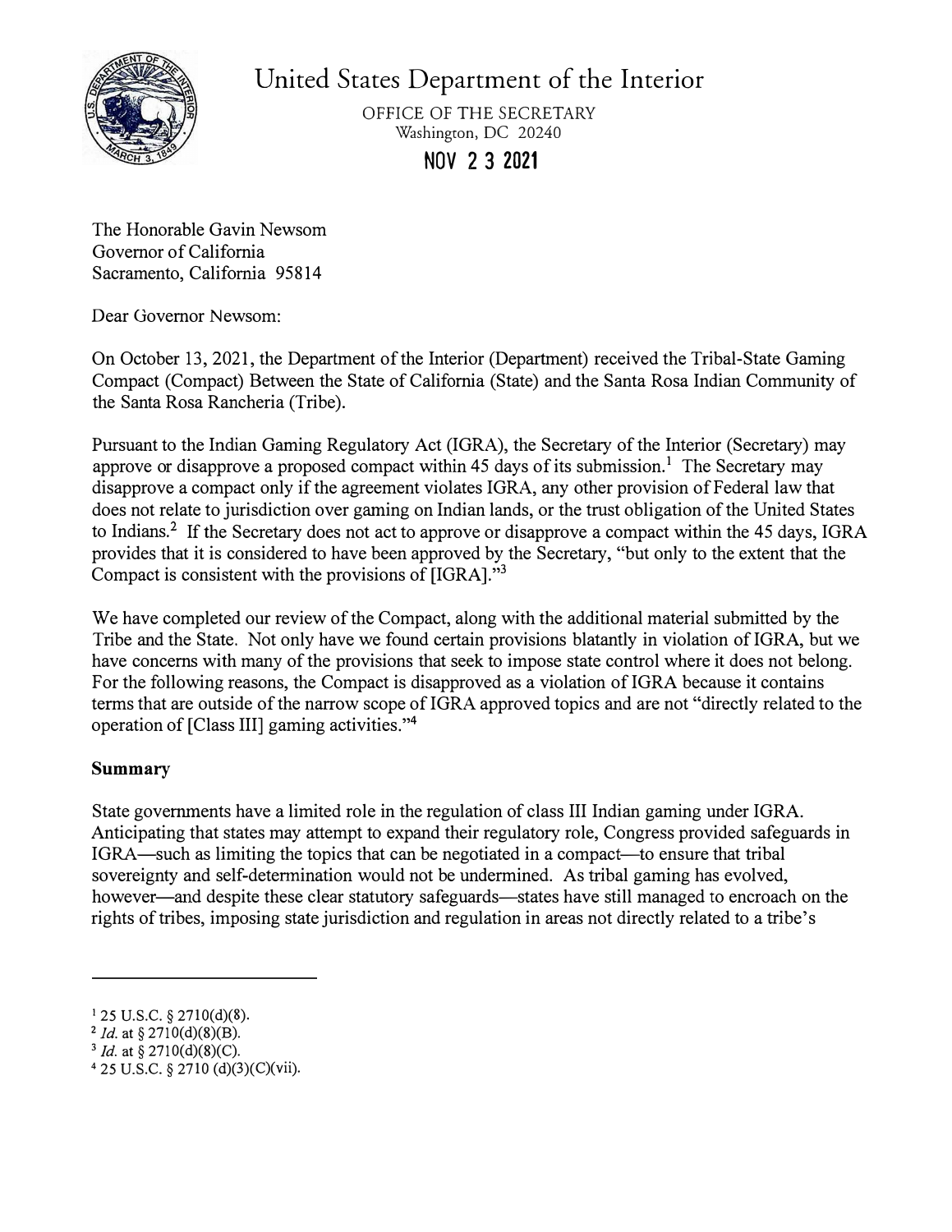gaming operation. We have serious concerns with this type of state encroachment and infringement on tribal sovereignty. While we cannot change decisions in the past, moving forward, we seek to ensure that compacts are negotiated strictly in accordance with IGRA and do not unintentionally or intentionally undermine tribal sovereignty.

## **Background**

The Tribe has been gaming under a compact negotiated in 1999 (1999 Compact), approved by the Secretary, and published in the Federal Register in 2000, together with identical compacts approved at the same time for over 50 other tribes in California. Tribal gaming in California has grown substantially since that time, and it is now the largest gaming market in the United States. But while the Tribe's Class III gaming operations have grown only modestly since the Secretary approved the 1999 Compact, the Compact submitted to us today significantly expands upon the 1999 Compact's scope of provisions. For purposes of this decision, notable provisions from the 1999 Compact and the Compact are summarized below.

## *1999 Compact Provisions*

Section 10.8 of the 1999 Compact, "Off-Reservation Environmental Impacts," provided that at least "90 days prior to the commencement of a Project ... the Tribe shall adopt an ordinance providing for the preparation, circulation, and consideration by the Tribe of environmental impacts reports concerning potential off-reservation environmental impacts of any and all Projects to be commenced on or after the effective date of this Compact."<sup>5</sup> The 1999 Compact obligated the Tribe "to make a good faith effort to incorporate the policies and purposes of the National Environmental Policy Act [NEPA] and the California Environmental Quality Act [CEQA] consistent with the Tribe's governmental interests."**<sup>6</sup>**

Section 10.8.2 of the 1999 Compact defined the term "Project" as "any expansion or any significant renovation or modification of an existing Gaming Facility, or any significant excavation, construction, or development associated with the Tribe's Gaming Facility or proposed Gaming Facility."<sup>7</sup> The term "environmental impact reports" was defined by the 1999 Compact as "any environmental assessment, environmental impact report, or environmental impact statement, as the case may be."**<sup>8</sup>**

s *Id.*

*<sup>5</sup>*1999 Compact§ 10.8.1.

**<sup>6</sup>***Id.* 

**<sup>7</sup>**1999 Compact§ 10.8.2 (c).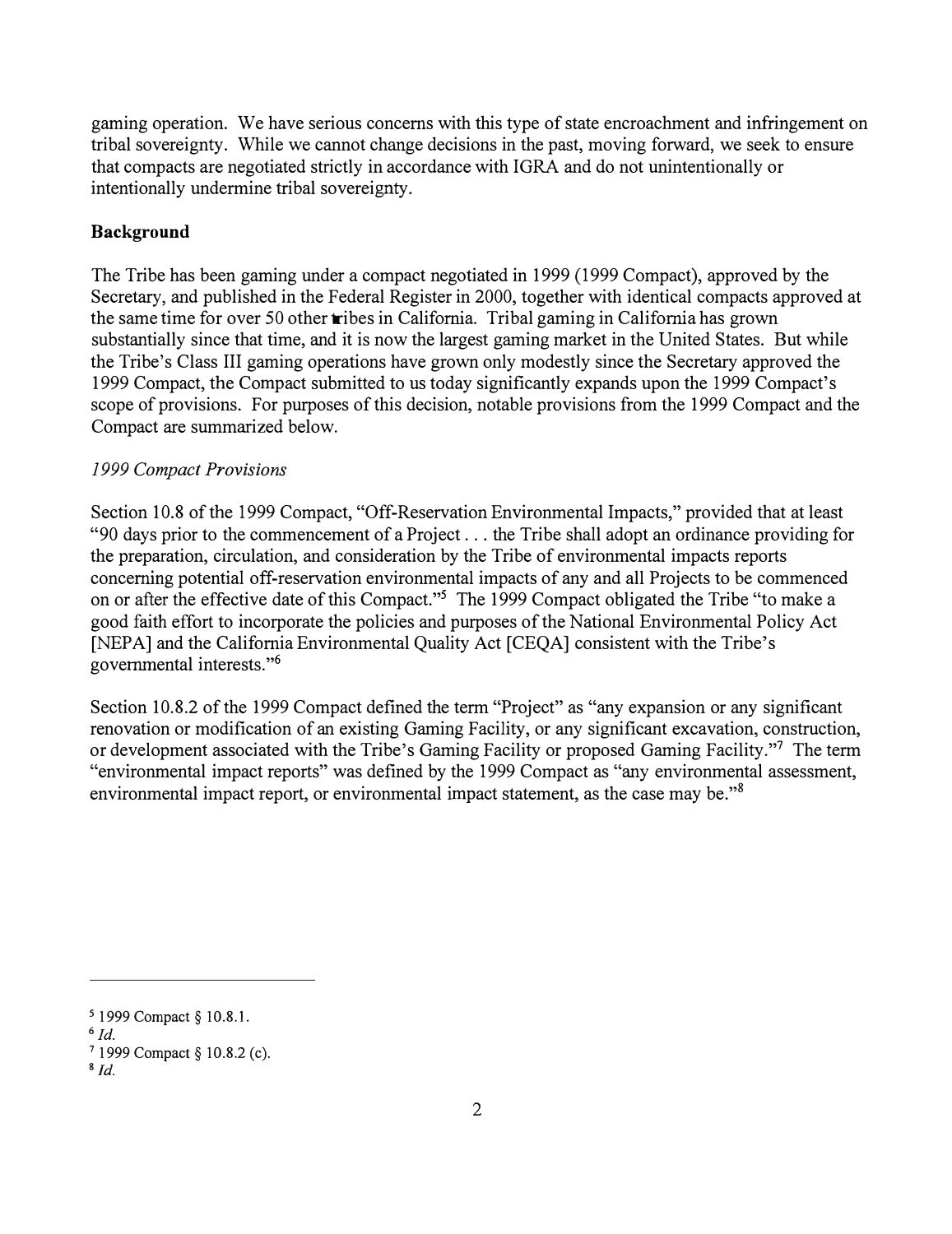The term "Gaming Facility" was defined a�:

... any building in which Class III gaming activities or gaming operations occur or in which the business records receipts or other funds of the gaming operation are maintained but excluding offsite facilities primarily dedicated to storage of those records and financial institutions) and all rooms, buildings and areas including parking lots and walkways, a principal purpose of which is to serve the activities of the Gaming Operation, provided that nothing herein prevents the conduct of Class II gaming (as defined under IGRA) therein. 1999 Compact § 2.8

The 1999 Compact defined the term "Gaming Operation" as the "the business that offers and operates Class III Gaming Activities, whether exclusively or otherwise."<sup>9</sup> The term "Gaming Activities" was defined as "the Class III gaming activities authorized under this Gaming Compact."<sup>10</sup>

Under the 1999 Compact, the Tribe was required to "inform the public of the planned Project," "take appropriate actions to determine whether the project will have any adverse impacts on the off-Reservation environment," and "receive and respond to comments by submitting all environmental impact reports" to the State's Office of Planning and Research and the county board of supervisors for public distribution."11 Next, the 1999 Compact required consultation with the county board of supervisors or city council, as applicable, and "meet[ing] with them to discuss mitigation of significant adverse off-Reservation impacts," as well "meet [ing] with and provid[ing] an opportunity for comment by those members of the public residing off-Reservation within the vicinity of the Gaming Facility such as might be adversely affected by the proposed Project."<sup>12</sup>

After commencing a Project, the 1999 Compact required the Tribe to "keep the [local governing body] and potentially affected members of the public apprized [sic] of the project's progress," together with making "good faith efforts to mitigate any and all such significant adverse off-Reservation environmental impacts."<sup>13</sup>

## *2021 Compact Provisions*

The Compact significantly expands the 1999 Compact's "Off-Reservation Environmental Impacts" [provisions.](https://provisions.14)14 Under Section 11, the Tribe is not permitted to commence any construction projects until it meets all environmental review and dispute resolution procedures.<sup>15</sup> That section further requires

**<sup>9</sup>***Id.* at§ 2.9. <sup>10</sup>*Id* at § 2.4. <sup>11</sup> *Id.* at §§ 10.8.2(a)(1-3). 12 *Id.* §§ 10.8.2(a)(4-5). <sup>13</sup>*Id.* at§§ 10.8.2(b)(l-2). <sup>14</sup> Compact at 79-96.1.  $^{15}$  *Id.* § 11.1.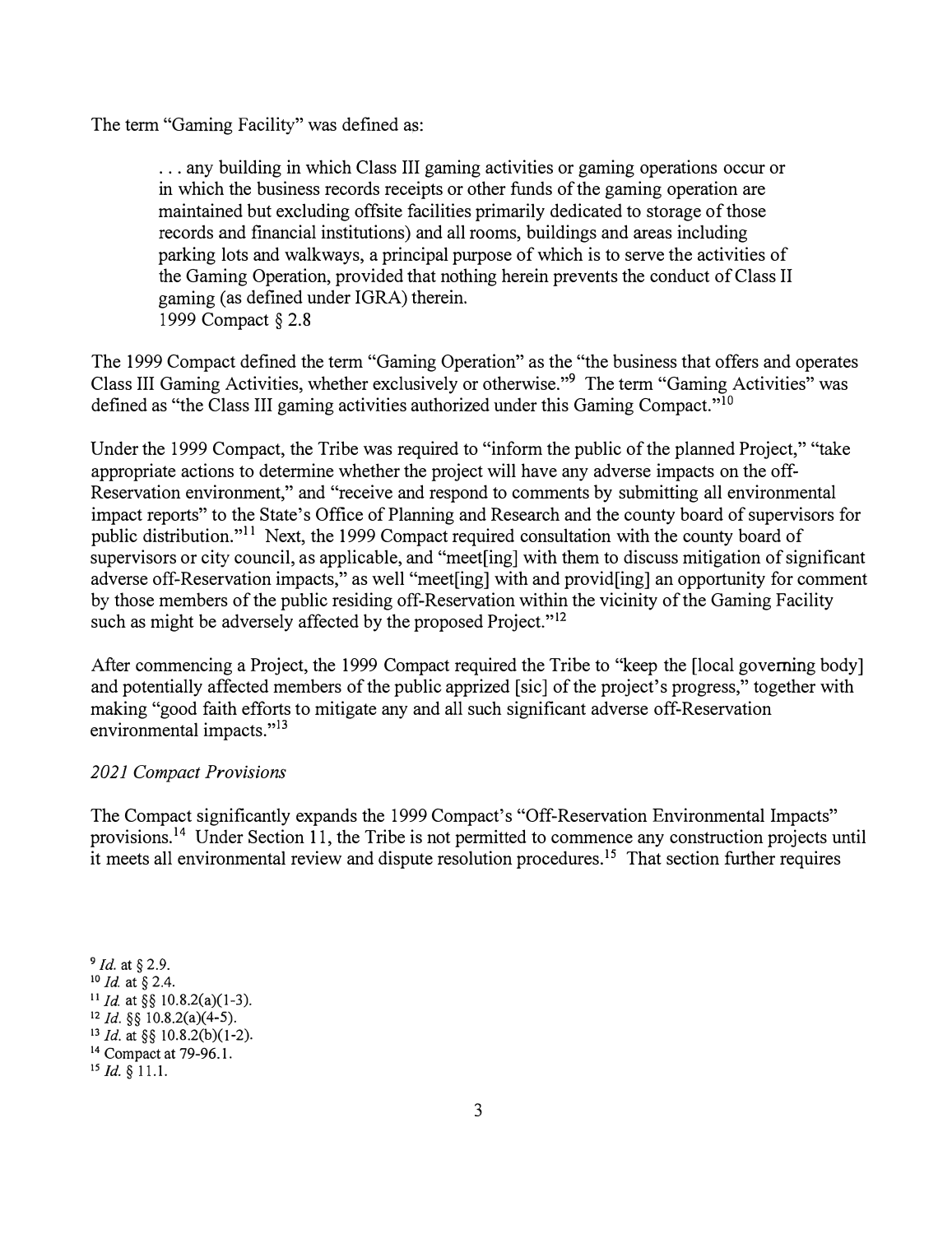that the Tribe either prepare a Tribal Environmental Impact Document (TEID) or a Tribal Environmental Impact Report (TEIR), unless a Categorical Exemption [applies.](https://applies.16)<sup>16</sup>

The Compact also requires the Tribe "to adopt an ordinance incorporating the processes and procedures required under section 11. 0 (Tribal Off-Reservation Impact Report Ordinance)" [\(TOIRO\).](https://TOIRO).17)17 The TOIRO incorporates NEPA and CEQA policies and purposes and requires the Tribe to not only submit a TOIRO to the State, but should the State disagree with any aspect of it, the Tribe must participate in dispute resolution procedures. <sup>18</sup>

The Compact also expands the 1999 Compact's definition of "Project" to:

... (i) the construction of a new Gaming Facility, (ii) a renovation, expansion or modification of an existing Gaming Facility, or (iii) *other activity involving a physical change to the reservation environment,* provided the principal purpose of which is directly related to the activities of the Gaming Operation, and any one of which may cause a Significant Effect on the Off-Reservation Environment. For purposes of this definition, section 11.0, and Appendix B, "reservation" refers to the Tribe's Indian lands within the meaning of IGRA or lands otherwise held in trust for the Tribe or its citizens by the United States. Compact§ 2.26.

The Compact defines "Gaming Facility" as:

... any building in which Gaming Activities or any Gaming Operations occur, or in which the business records, receipts, or funds of the Gaming Operation are maintained (but excluding off-site facilities primarily dedicated to storage of those records, and financial institutions), which may include parking lots, walkways, rooms, buildings, and areas that provide amenities to Gaming Activity patrons, if and only if, the principal purpose of which is to serve the activities of the Gaming Operation, provided that nothing herein prevents the conduct of class II gaming ( as defined under IGRA) therein. Compact § 2.13

The term "Gaming Operation" is defined as "the business enterprise that offers and operates Gaming Activities, whether exclusively or otherwise, but does not include the Tribe's governmental or other business activities unrelated to operation of the Gaming Facility."<sup>19</sup>

<sup>&</sup>lt;sup>16</sup> *Id.* at §§ 11.2 -and 11.4(a). The Tribe currently operates more than 340 Gaming Devices and would fall under the TEIR requirements.

 $17$  Compact § 11.2.

 $18$  *Id.* 

<sup>19</sup>*Id.* at§ 2.14.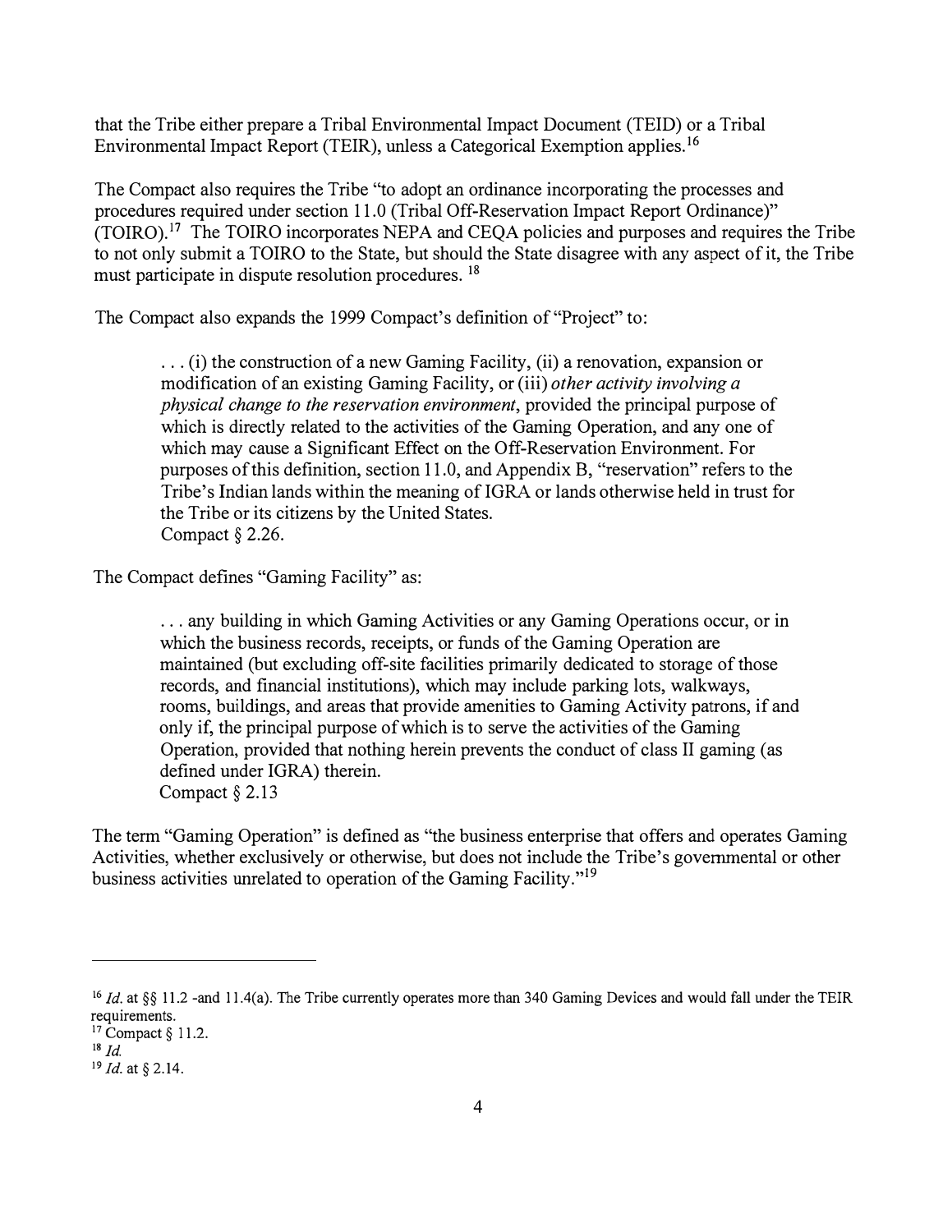The Compact now includes a definition for the term "Interested Persons," which means:

(i) all local, state, and federal agencies, which, if a Project were not taking place on Indian lands, would have responsibility for approving the Project or would exercise authority over the natural resources that may be affected by the Project, (ii) any incorporated city within ten (10) miles of the Project, and (iii) persons, groups, or agencies that request in writing a notice of preparation of a draft tribal environmental impact report described in section 11.0, or have commented on the Project in writing to the Tribe or the County where those comments were provided to the Tribe. Compact at § 2.21.

The Compact defines "Significant Effect(s) on the Off-Reservation Environment" as:

" ... a substantial or potentially substantial adverse change, in any of the physical conditions of the off-reservation environment caused by the Project, including land, air, water, minerals, flora, fauna, ambient noise, cultural areas and objects of historic, cultural or aesthetic significance. For the purposes of this definition, "reservation" refers to the Tribe's Indian lands within the meaning of IGRA or lands otherwise held in trust for the Tribe by the United States. Compact § 2.27

Unless the Tribe determines that a Categorical Exemption applies to the Project, a determination that is subject to challenge by the State up to and including binding arbitration, the Compact provides for an extraordinarily detailed process akin to CEQA that the Tribe must follow before commencing construction or renovation of a Gaming [Facility.](https://Facility.20)20 This process includes requiring the Tribe to generate detailed environmental reports, prepare studies, and issue declarations of a Project's impacts, even if such impacts are not remotely related to its gaming [activities.](https://activities.21)<sup>21</sup> The Compact also requires the Tribe to participate in meet and confers with Interested Persons, including entities well beyond the 1999 Compact's limitation to public and local government. Should the Tribe be unable to resolve differences with all of these parties, it may ultimately have to participate in dispute resolution procedures. If the Tribe determines that "Significant Effects on the Off-Reservation Environment of a Project cannot be mitigated to a level of insignificance, the Tribe shall proceed to prepare [a TEIR.]"<sup>22</sup> The TEIR provisions mandate issuance of a Tribal Mitigation Plan, including intergovernmental agreements."23

Finally, the Tribe shall not commence a Project until the local government and, if required, a Caltrans intergovernmental agreement, respectively, are executed by the parties or until any dispute related to

**<sup>20</sup>***See generally* Compact at, but not limited to,§§ 11.4 through 11.7 and§§ 11.11 through 11.13.

<sup>&</sup>lt;sup>21</sup> Compact  $§$  11.5.

<sup>22</sup>*Id.* at§ 11.5 (g); the Tribe currently operates more than 349 Gaming Devices and the TEIR provisions would apply. *See supra* at n.17.

 $^{23}$  Id. at § 11.10(a)(1).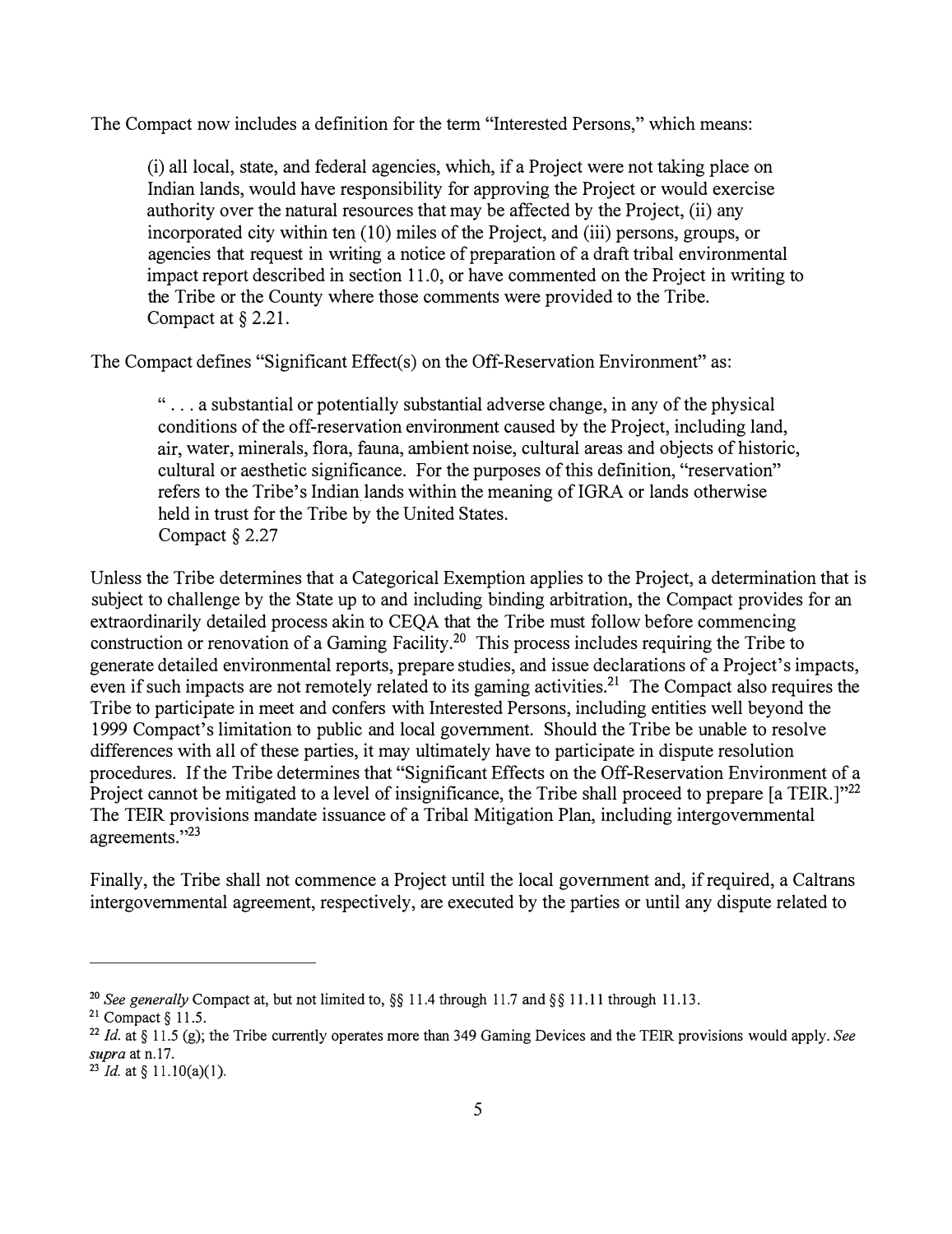the intergovernmental agreements is resolved, up to and including binding arbitration between the Tribe and either the local government or Caltrans, as [applicable.](https://applicable.24) $2^{\overline{4}}$ 

### **Analysis**

### **Permissible Subjects of Compact Negotiation**

The Compact contains several notable provisions that exceed the limitations on compact negotiations prescribed by Congress in IGRA. In 1987, the United States Supreme Court issued its decision in *California v. Cabazon Band of Mission Indians,* which affirmed the right of tribes to conduct gaming activities on their Indian lands in states where those activities were not prohibited under a criminal [statute.](https://statute.25)<sup>25</sup> The following year Congress enacted IGRA largely in response to the *Cabazon* decision, and declared that "Indian tribes have the exclusive right to regulate gaming activity on Indian lands if the gaming activity is not specifically prohibited by Federal law and is conducted within a State which does not, as a matter of criminal law and public policy, prohibit such gaming activity."<sup>26</sup> The IGRA established a statutory scheme that limited tribal gaming and sought to balance tribal, state, and federal interests in regulating gaming activities on Indian lands. To ensure an appropriate balance between tribal and state interests, Congress limited the subjects over which tribes and states could negotiate in a class III gaming compact. Pursuant to IGRA, a tribal-state compact may include provisions relating to:

(i) the application of the criminal and civil laws and regulations of the Indian tribe or the State that are directly related to, and necessary for the licensing and regulation of such activity;

(ii) the allocation of criminal and civil jurisdiction between the State and the Indian tribe necessary for the enforcement of such laws and regulations;

(iii) the assessment by the State of such activities in such amounts as are necessary to defray the costs of regulating such activity;

(iv) taxation by the Indian tribe of such activity in amounts comparable to amounts assessed by the State for comparable activities'

(v) remedies for breach of contract;

(vi) standards for the operation of such activity and maintenance of the gaming facility, including licensing; and

(vii) any other subjects that are *directly related to the operation of gaming activities.* 25 U.S.C. § 2710(d)(3)(C) (emphasis added).

Congress included these provisions and required the Secretary review tribal-state gaming compacts to fulfill the Department's trust responsibility to tribes by enforcing these provisions and to protect tribal authority to govern their own affairs. Congress sought to safeguard against states leveraging compact

<sup>24</sup>*Id.§§* 11.l0(c) and 11.ll(d).

**<sup>25</sup>***California v. Cabazon Band of Mission Indians,* 489 U.S. 202 (1987).

**<sup>26</sup>**25 u.s.c. § 2701.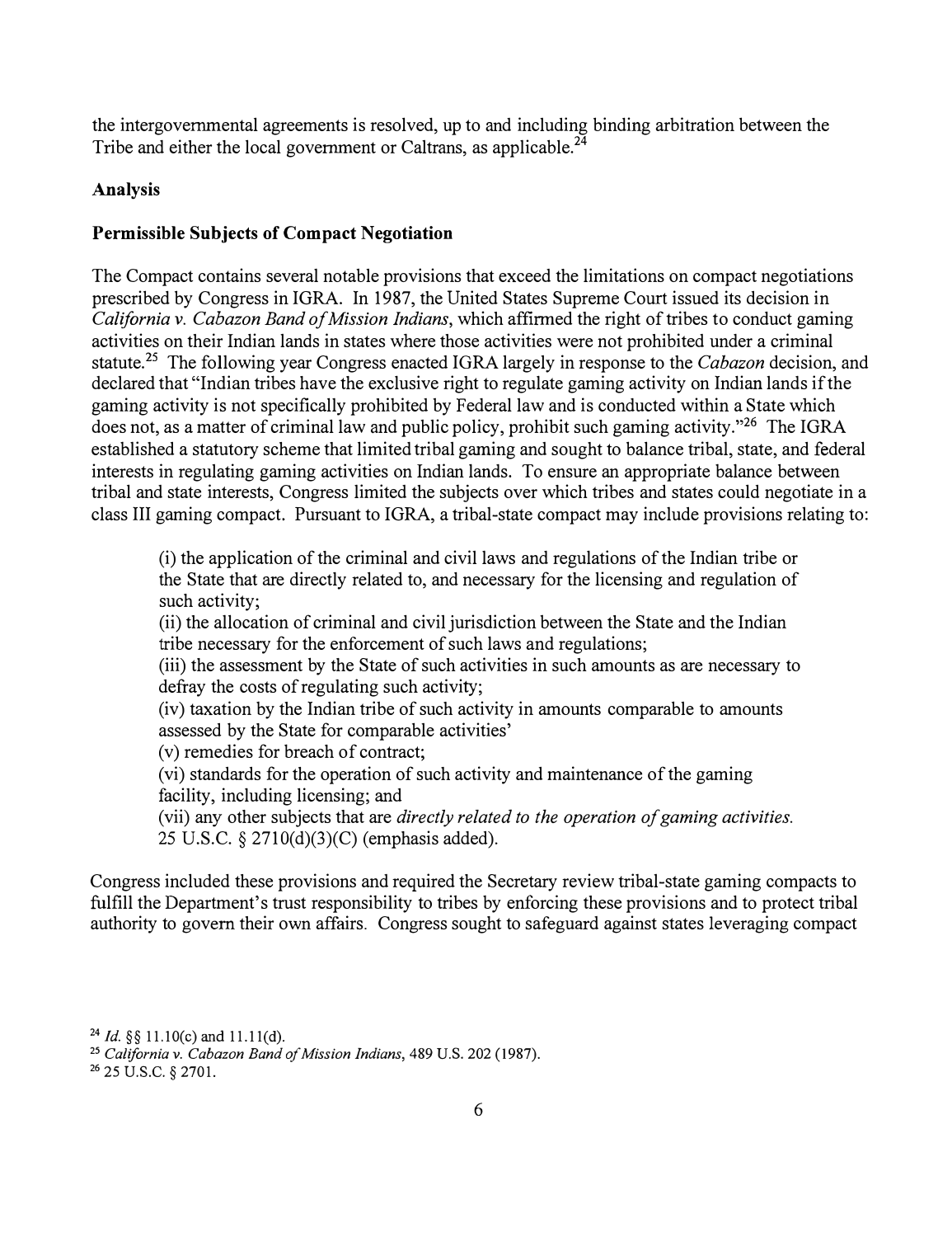negotiations to impose jurisdiction or influence over matters unrelated to gaming and solely flowing from the Tribe's inherent [sovereignty.](https://sovereignty.27)<sup>27</sup>

Congress included the tribal-state compact provisions to account for states' interests in the regulation and conduct of class III gaming activities, as defined by IGRA.<sup>28</sup> Those provisions limit the subjects over which states and tribes could negotiate a tribal-state [compact.](https://compact.29)29 In doing so, Congress also sought to establish "boundaries to restrain aggression by powerful states."<sup>30</sup> The legislative history of IGRA indicates that "compacts [should not] be used as subterfuge for imposing state jurisdiction on tribal lands."<sup>31</sup> The above referenced provisions limit the subjects over which states and tribes can negotiate a tribal-state compact.

In the Senate debate regarding S.555, which was enacted as the IGRA, Senator Evans stated:

"As we are all aware, many Indian tribes are opposing S.555 at least in part because of the potential of extending State jurisdiction over Indian lands for certain gaming activities. I wish to make it very clear that the committee has only provided for a mechanism to permit the transfer of limited State jurisdiction over Indian lands where an Indian tribe requests such a transfer as part of a tribal-State gaming compact for class III gaming. We intend that the two sovereigns – the tribes and the States – will sit down together in negotiations on equal terms and come up with a recommended methodology for regulating class III gaming on Indian lands. Permitting the States even in this limited say in matters that are usually in the exclusive domain of tribal government has been permitted only with extreme reluctance. As discussed in the committee report, gambling is a unique situation and our limited intrusion on the right of tribal self-governance or State-tribal relations."

S. Rep. No. 446, 100th Cong., 2d Sess. 6 (1988), reprinted in 1988 U.S.C.C.A.N. 3071 (emphasis [added\).](https://added).32) <sup>32</sup>

We conduct our review of tribal-state gaming compacts against this backdrop. Tribal governments are vested with the inherent authority to regulate gaming activities on their own lands. Congress through IGRA, prescribed a limited scope of a state's regulatory interests in class III gaming activities on Indian lands which are located within the state, provided the state permits the conduct of class III

<sup>27</sup>25 U.S.C. § 2702.

<sup>28</sup> *See* 25 U.S.C. §§ 2702(2) and 2710(b)(2)(F).

<sup>&</sup>lt;sup>30</sup> Rincon Band v. Schwarzenegger, 602 F. 3d 1019 (9th Cir. 2010) (citing S. Rep. No. 100-446, at 33 (1988) (statement of Sen. John McCain)).

<sup>&</sup>lt;sup>31</sup> See Committee Report for IGRA, S. Rep. 100-446 at 14.

**<sup>32</sup>**In the same colloquy, Sen. Inouye discussed the compact negotiation process, stating, "There is no intent on the part of Congress that the compacting methodology be used in such areas as taxation, water rights, environmental regulation, and land use." *Id*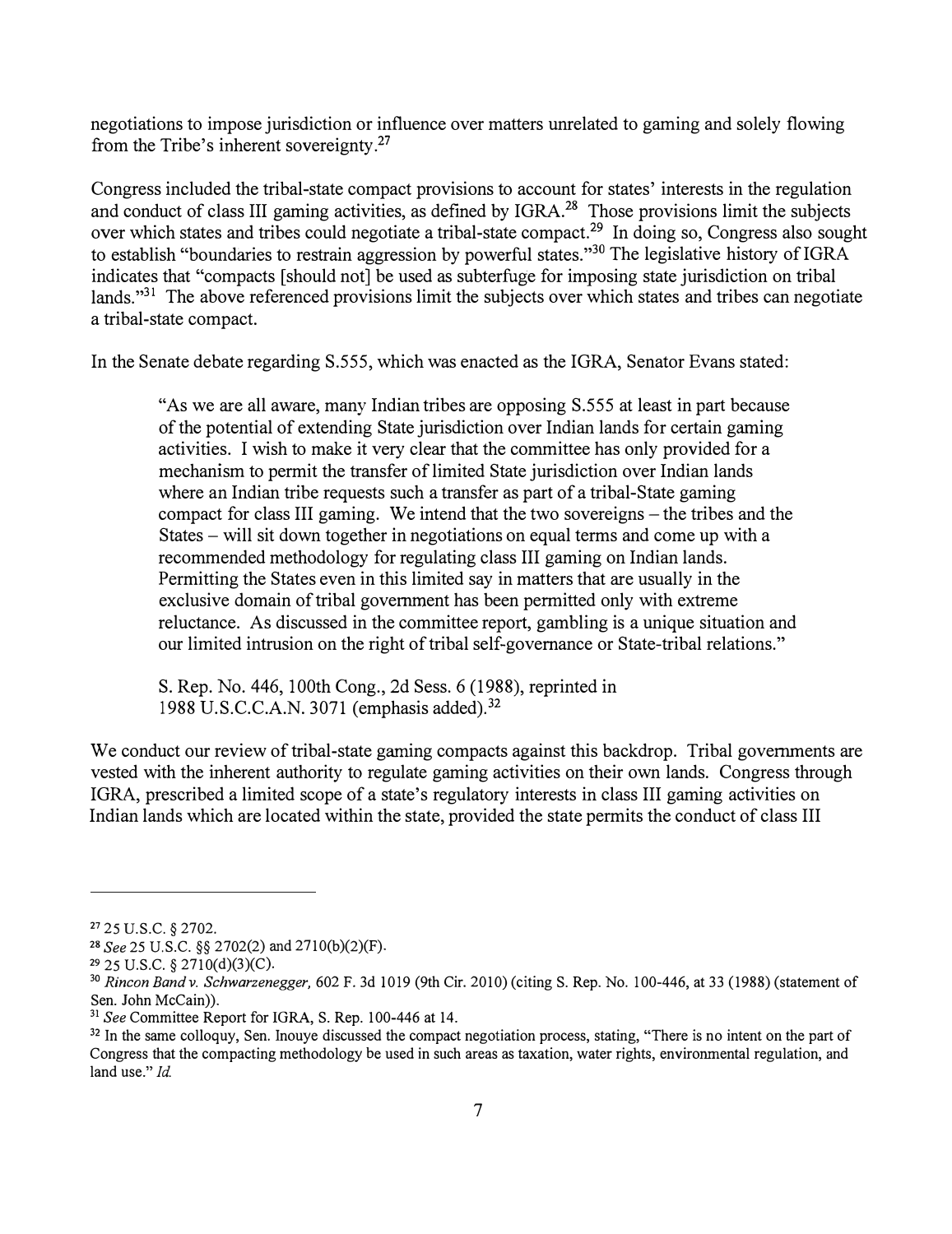gaming. Therefore, we must view the scope of prescribed state regulatory authority over tribal gaming activities [narrowly.](https://narrowly.33) <sup>33</sup>

## **Impermissible Subjects of Compact Negotiations**

When we review a **tribal-state compact or amendment submitted under IGRA**, we look to whether the provisions fall within the scope of categories prescribed at 25 U.S.C. § 2710(d)(3)(c). One of the most challenging aspects of this review is determining whether a particular provision adheres to the "catchall" category at  $\S 2710$  (d)(3)(c)(vii): "... subjects that are directly related to the operation of gaming activities."

In the context of applying the "catch-all" category, we do not simply ask, 'but for the existence of the Tribe's class III gaming operation, would the particular subject regulated under a compact provision exist? $3<sup>34</sup>$  If this question were used to provide the standard for determining whether a particular object of regulation was "directly related to the operation of gaming activities," it would permit states to use tribal-state compacts as a means to regulate tribal activities far beyond that which Congress intended when it originally enacted IGRA.<sup>35</sup> Instead, we must look to whether the regulated activity has a direct connection to the Tribe's conduct of class III gaming activities – "what goes on in a casino – each roll of the dice and spin of the wheel."<sup>36</sup>

As tribal gaming has evolved, many Tribes have developed businesses or amenities that are ancillary to their gaming activities, such as hotels, conference centers, restaurants, spas, golf courses, recreational vehicle parks, water parks, and marinas. These businesses are often located near or adjacent to tribal gaming facilities and co-branded and co-marketed with the tribal gaming facility. Many times, they are managed with the tribal gaming facility by the business arm of the tribe. However, they ordinarily

<sup>33</sup>*See* Testimony of Kevin K. Washburn, Assistant Secretary - Indian Affairs, before the Senate Committee on Indian Affairs, July 23, 2014 (emphasis added):

<sup>&</sup>quot;With regard to compacts, IGRA carefully describes the topics to address in a compact. Congress specifically named six subjects related to the operation and regulation of Class III gaming activity that may be addressed in a compact, and also included a limited catchall provision authorizing the inclusion of provisions for "any other subjects that are directly related to the operation of [Class ill] gaming activities." *The Department closely scrutinizes tribal-state gaming compacts and disapproves compacts that do not squarely fall within the topics delineated in IGRA.* For example, Class II gaming is not an authorized subject of negotiation for class III compacts. The regulation of Class II gaming is reserved for tribal and federal regulation."

<sup>&</sup>lt;sup>34</sup> Under IGRA, it would not be appropriate for tribal-state compacts to provide for state regulation of activities such as tribal housing developments, government programs, or reservation infrastructure Those activities involve intervening factors and otherwise are not "directly related" to class III gaming activities under IGRA.

<sup>&</sup>lt;sup>35</sup> In 2011, we disapproved a proposed tribal-state gaming compact because we determined that it included provisions restricting tribal land use beyond the scope of specific subjects IGRA permits tribes and states to include in class III gaming compacts. *See,* Letter from Donald Laverdure, Principal Deputy Assistant Secretary- Indian Affairs, to Kimberly Vele, President of the Stockbridge-Munsee Community of Mohican Indians (February 18, 2011) (Stockbridge-Munsee Letter). In that instance, the proposed compact restricted the Stockbridge-Munsee Community of Mohican Indians from using the proposed gaming site for any purpose other than class ill gaming.

<sup>36</sup>*Michigan v. Bay Mills Indian Community,* 572 U.S. 782, 792 (2014).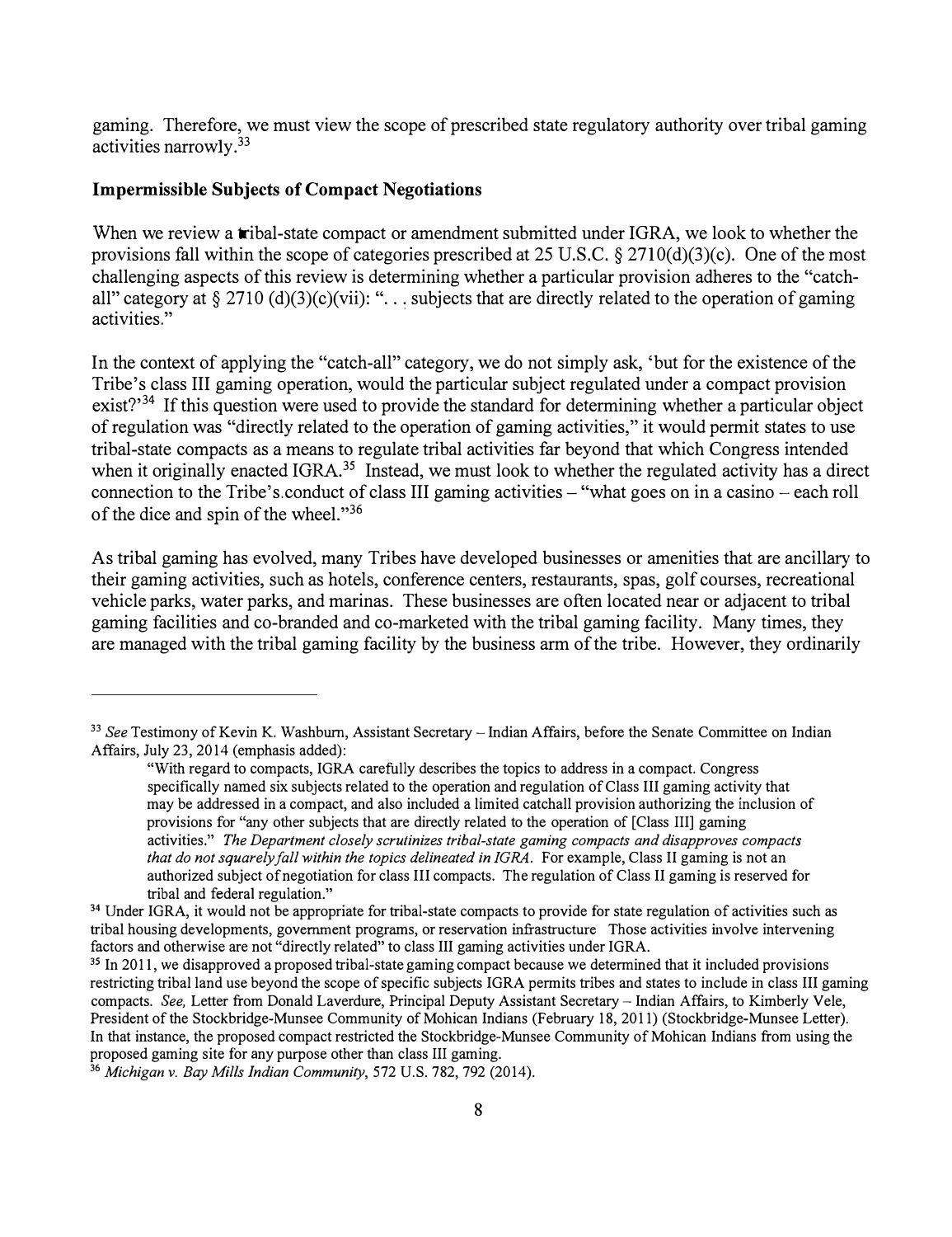are not "directly related to the operation of gaming activities" and therefore not subject to regulation through a tribal-state gaming compact.

Mutually beneficial proximity, or even co-management alone is insufficient to establish a "direct connection" between the businesses and the class III gaming [activity.](https://activity.37)<sup>37</sup> Because IGRA is very specific about the lawful reach of a compact, we interpret these provisions as applying only to the spaces in which the operation of gaming actually takes place such as the casino floor, vault, surveillance, count, casino management, casino information technology, gaming device and supplies storage areas, that are "directly related to the *operation* of class III gaming activities" and therefore subject to regulation under IGRA and an approved compact (together, "Gaming [Spaces"\).](https://Spaces").38)<sup>38</sup> In performing this analysis, we keep in mind the Indian canons of construction and interpret this phrase to the benefit of the tribe. As such, we must construe this provision narrowly and not imply any diminishment of tribal sovereignty that does not exist.

Like many tribes, the Tribe has developed a casino resort complex, the Tachi Palace Casino Resort. Beyond the Gaming Spaces regulated by the Tribe's Gaming Commission, the Tribe offers a spa, a hotel, multiple restaurant options, a bar and a lounge, and an entertainment and concert venue. Absent the existence of Class III gaming under IGRA, no State civil regulatory laws or local government zoning ordinances, for example, would apply to the Tribe's hotel, its restaurants, entertainment venue, or anywhere else on its Tribal [lands.](https://lands.39)<sup>39</sup>

#### *Definitions*

We have repeatedly warned the State that definitions used for "Gaming Facility" and "Project" cause us significant concern because the Compact could be misconstrued to allow the State and its political subdivisions to regulate matters that are not directly related to gaming [activities.](https://activities.40)<sup>40</sup> These definitions are utilized throughout the Compact and result in the direct regulation of the Tribe

and the Tribe's businesses and amenities that are ancillary to gaming activities. Using the "principal

<sup>37</sup>*See, e.g.,* Letter to the Honorable Harold Frank, Chairman, Forest County Potawatomi, from Kevin K. Washburn, Assistant Secretary - Indian Affairs, disapproving the *November 2014 Amendment to the Forest County Potawatomi Community of Wisconsin and the State of Wisconsin Class Ill Gaming Compact,* dated Jan. 9, 2015, at 5-7, and fn. 32. *See also,* Letter to the Honorable Peter S. Yucupicio, Chairman, Pascua Yaqui Tribe of Arizona, from the Director, Office of Indian Gaming, dated June 15, 2012, at 5, and fn. *9,* discussing the American Recovery & Reinvestment Act of2009 and IR.S's "safe harbor" language to reassure potential buyers that tribally-issued bonds would be considered tax exempt by the IRS because the bonds did not finance a casino or other gaming establishment.

 $38$  25 U.S.C. 2710 (d)(3)(C).

<sup>&</sup>lt;sup>39</sup> Under Public Law 280, Congress authorized the State to enforce its criminal laws on the Tribe's lands.

<sup>40</sup>*See, e.g.,* Letter to the Honorable Vincent P. Armenta, Chairman, Santa Ynez Band of Chumash Mission Indians, from Kevin Washburn, Assistant Secretary-Indian Affairs (Dec. 17, 2015) (on file with the Office of Indian Gaming) (noting the Department has repeatedly warned the State of California that the definitions cause the Department concern).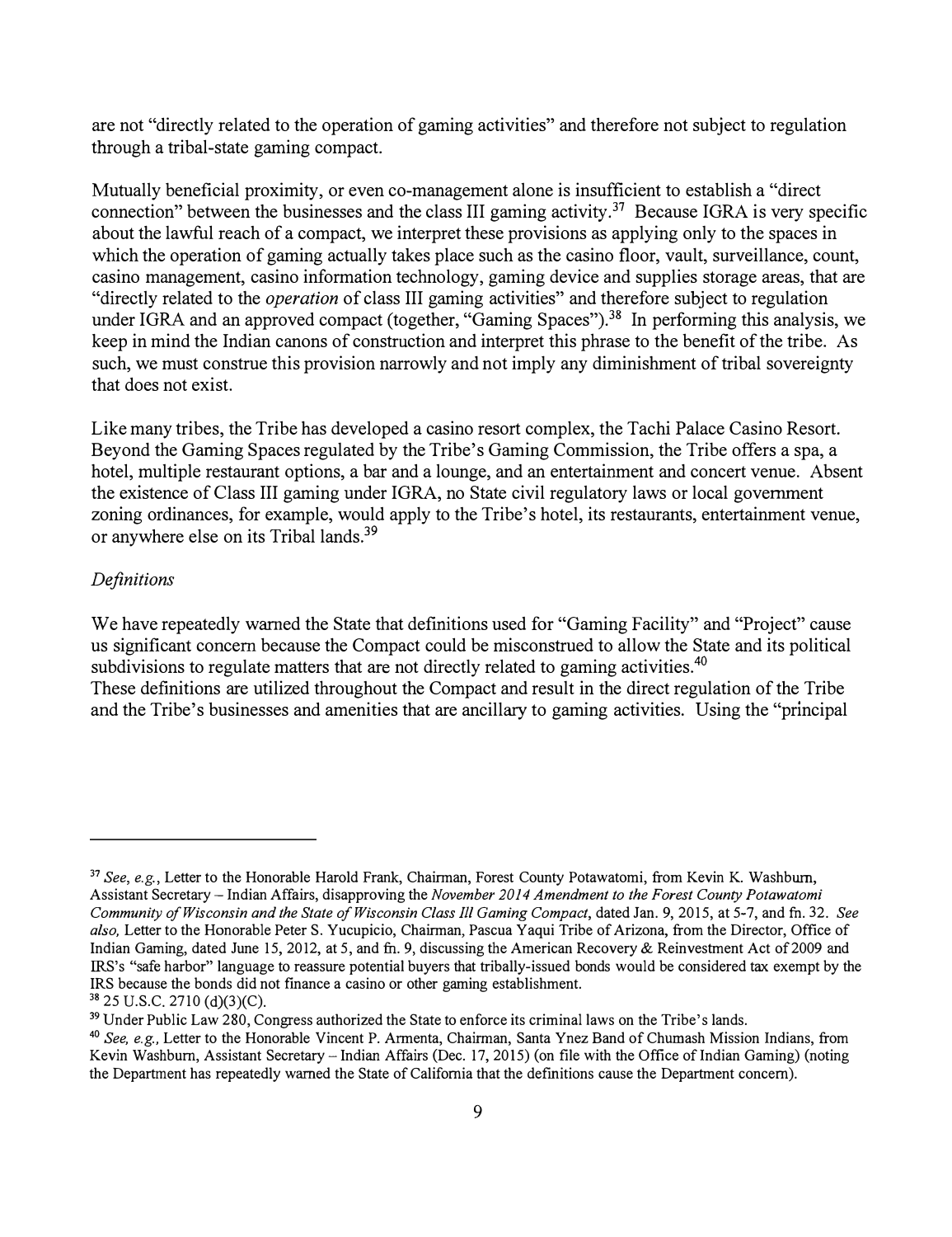purpose" language (as seen in the definition of "Gaming Facility") is subterfuge for use of the "but for" test, which the Department has repeatedly [disavowed.](https://disavowed.41)<sup>41</sup>

The definition of Gaming Facility creates a broad interpretation of "directly related to the operation of gaming activity" that seeks to impose state regulation beyond Gaming Spaces that are "directly related to the *operation* of class Ill gaming activities" and therefore subject to regulation under IGRA and an approved compact.

The State submitted a response to our request for additional information, including the assertion that IGRA's direct relationship encompasses a state's concern for the rights of its citizens employed at the tribal gaming facility and the fair distribution of gaming opportunities and compensation for the negative externalities caused by gaming. The State argues that the negotiations with the Tribe produced compact provisions such as a significant increase in the number of authorized Gaming Devices and Gaming Facilities, an extended term, increased revenue sharing to Non-Gaming and Limited-Gaming Tribes, a recognition of the Tribe's existing relationship with local government, an entitlement to renegotiate based on changed conditions, and a more robust dispute resolution [process.](https://process.42)<sup>42</sup> The Tribe's response similarly claiming that the definitions contain limiting phrases to clarify that these definitions do not reach beyond those operations which are "directly related to gaming."<sup>43</sup> The Tribe argues the Secretary has accepted and by inaction approved these definitions to the extent they are consistent with IGRA. The Tribe notes that the State has not engaged in litigation with compacted tribes over the scope of their environmental reviews and has not taken the position that the compact's environmental provisions apply to non-gaming developments. We have considered the Tribe's and the States responses carefully. These responses do not change our concern that the State is using the class III gaming compact process to improperly regulate beyond Gaming Spaces. The State's reliance on "principal purpose" and "but for" as the standard for "directly related" reinforces our conclusion that the State is imperrnissibly using the Compact to regulate beyond Gaming Spaces. Thus, we reject the State's interpretation of the term "directly related to gaming" and note that it may stifle tribal economic development. <sup>44</sup>

We acknowledge that the Department affirmatively approved the Tribe's 1999 Compact. Looking back, we have concerns with the definitions of Gaming Facility, Gaming Operation, and Project, but note the effect of those definitions in the 1999 Compact were never as broad as presented by this Compact. For example, the 1999 Compact definitions, when coupled with the two-page "Off-

**<sup>41</sup>***Supra* n.40; Letter to the Honorable Chris Wright, Chairman, Dry Creek Rancheria Band of Pomo Indians, from John Tahsuda, Principal Deputy Assistant Secretary - Indian Affairs (Dec. 15, 2017) (noting that activities that are only indirectly related to gaming activities are not proper subjects for tribal-state gaming compacts).

**<sup>42</sup>***See* State's November 12, 2021 Response to Office of Indian Gaming's request for additional information (on file with the Office of Indian Gaming).

<sup>43</sup>*See* Tribe's November 12, 2021 Response to the Office of Indian Gaming's request for additional information at 2 and 9 (on file with the Office of Indian Gaming).

**<sup>44</sup>**The Tribe submitted supplemental materials and arguments in further support of the Compact, which we have carefully considered as part of our review. *See* Tribe's November 22, 2021 Supplemental Letter to Paula Hart (on file with the Office of Indian Gaming).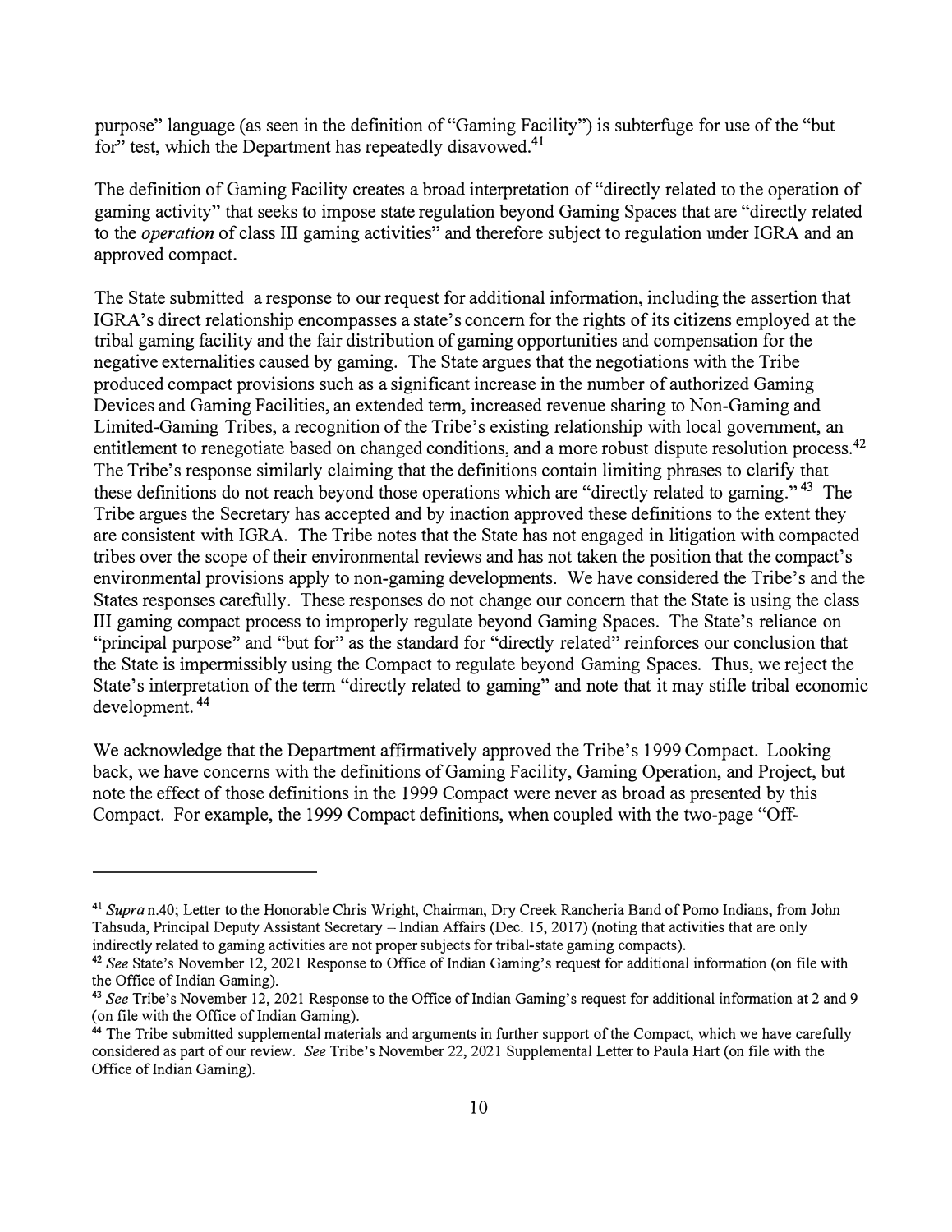Reservation Environmental Impacts" section's language, merely provided for public notice including to the local government abutting the Tribe's lands, comment, and mitigation provisions resulting in a limited and reasonable process that did not interfere with the Tribe's authority to govern itself, proceed with a project, or otherwise use its lands.

In contrast, the Compact's definitions of Gaming Facility, Gaming Operation, Project, and Interested Persons, when coupled with requirements in the 28-page Section 11, go far beyond the 1999 Compact.<br>For example, where the 1999 Compact required notice to the public and the local government, the Compact's definition of Interested Persons that must be notified of the Tribe's contemplated Project under Section 11 now includes:

(i) all local, state, and federal agencies, which, *if a Project were not taking place on Indian lands, would have responsibility for approving the Project or would exercise authority over the natural resources that may be affected by the Project, (ii) any incorporated city within ten (10) miles of the Project, and (iii) persons, groups, or* agencies that request in writing a notice of preparation of a draft tribal environmental impact report described in section 11.0, or have commented on the Project in writing to the Tribe or the County where those comments were provided to the Tribe." (Emphasis added.)<sup>45</sup>

Even if we were to read the definitions of Gaming Facility, Gaming Operation, and Project, to *exclude* anything beyond the building's Gaming Spaces that are indisputably directly related to the *operation* of class III gaming activities, the Compact's provisions require notice and comment by individuals and entities that have the effect of interfering with the Tribe's ability to govern itself, proceed with a project, or otherwise use its lands.

### *Environmental Regulation*

Triggered by the definitions discussed above, the Compact at Section 11 requires the Tribe to implement State environmental law and regulations for on-reservation projects. These provisions apply to any construction or renovation at the Gaming Facility beyond the Gaming Spaces to "other activity involving a physical change to the reservation environment, provided the principal purpose of which is directly related to the activities of the Gaming Operation."<sup>46</sup> Further, section 11.10(c) requires the Tribe to enter into intergovernmental agreements with the County, and Caltrans prior to commencement of a project. Section  $11.10(a)(1)-(2)$  requires that these intergovernmental agreements include compensation (payment) from the Tribe to the local governments for mitigation of effects on public safety and for public services provided to the Tribe. In effect, any project funded by, organized by, or related to, the Tribe's gaming business enterprise will trigger these provisions.

**<sup>45</sup>**Compact at § 2.21.

**<sup>46</sup>**Compact at§ 2.26.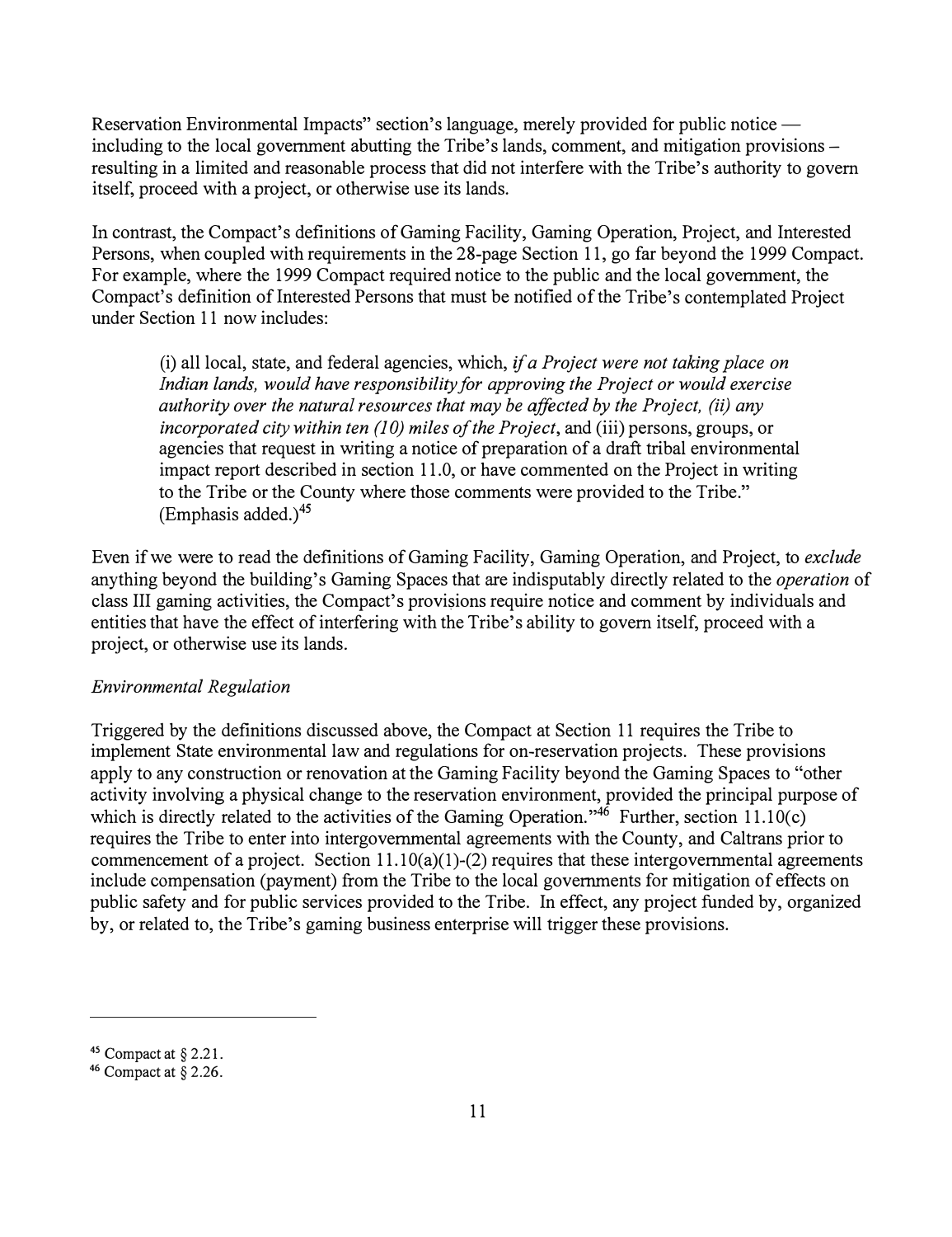As written, these provisions address potential environmental impacts from on-reservation tribal activity that is not directly related to regulating the Gaming Spaces. Instead, Section 11 reaches far beyond a renovation of the casino floor, for example, to any renovations in the entire facility that does not involve the Gaming Spaces to any other renovations or construction of on-reservation business operated by the T<sup>r</sup> ibe's gaming business enterprise. Moreover, the requirement to enter into an intergovernmental agreement prior to commencement of a project provides local governments an effective veto over an on-reservation Tribal project. Therefore, these provisions, as written, fall outside of the narrow range of topics IGRA permits in a compact and must be disapproved.

The Tribe and the State submitted supplementary information, which argued that these provisions were narrowly tailored to identify and address any potential "negative externalities caused by gaming." The State further argued that the environmental review is effectuated not through application of state law within the reservation, but through a Tribal Off-Reservation Impact Report Ordinance (TOIRO). Section 11.2 of the Compact requires that the Tribe adopt an ordinance that "will incorporate the relevant policies and purposes of NEPA [the National Environmental Policy Act] and CEQA [California Environmental Quality Act] consistent with legitimate governmental interests of the Tribe and the State, as reflected in section 11.0." Although this passage is similar to Section 10.8 of the 1999 Compact, the Compact goes on to require the Tribe to "submit its [TOIRO] to the State" and, "[i]fthe State identifies aspects of the [TOIRO] that it believes are inconsistent with section 11.0, the matter will be resolved in accordance with the dispute resolution provisions of section 13.0."<sup>47</sup> That Section governs dispute resolution, including binding arbitration, which means that the TEPO could ultimately be imposed by an arbitration decision.

Further, at each relevant stage of the Tribe's environmental review process, the Compact requires the Tribe to notify the State of its determination and allow for the State to object to the Tribe's determination. If the State objects and Tribe and the State are unable to resolve the issue, the Compact's environmental dispute resolution sections are triggered, including binding arbitration in some instances.

The Tribe argues that the Secretary has accepted and by inaction approved these definitions to the extent they are consistent with IGRA. Contrary to the Tribe's assertion, the Secretary's inaction is not an approval of the definitions. Indeed, for over ten years the Department has repeatedly insisted that the broad nature of the definitions in question prevented approval of California compacts.<sup>48</sup>

The Tribe also argues that the State has not enforced these provisions. Whether or not the State has enforced the provision does not alleviate our concerns that the provisions violate IGRA. Additionally, these provisions may permit enforcement by local governments as well as by the State. The State's

**<sup>47</sup>**Compact *§* 11.2.

<sup>48</sup>*See, e.g.,* Letter to the Honorable Vincent P. Armenta, Chairman, Santa Ynez Band of Chumash Mission Indians, from Kevin Washburn, Assistant Secretary-Indian Affairs (Dec. 17, 2015).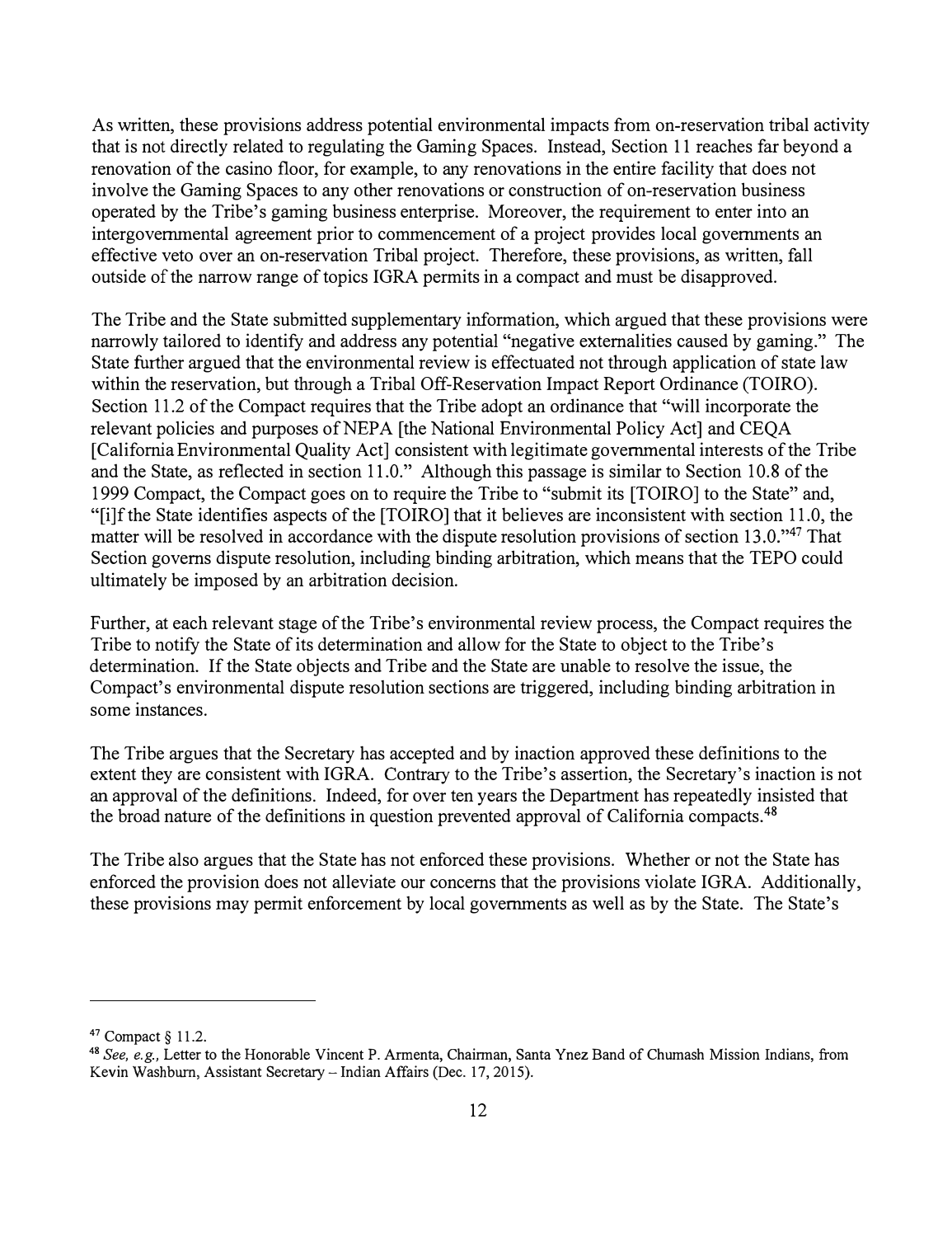insistence on including these provisions in a compact have resulted in litigation with compacted tribes over the inclusion of similar provisions in a [compact.](https://compact.49)<sup>49</sup>

We are unpersuaded that these provisions are narrowly tailored to address only the potential negative externalities caused by gaming. Further, requiring a Tribe to adopt state law or its equivalent and permitting for the State to review and object to the Tribe's environmental review is effectively one step removed from the direct application of State law on the Tribe's reservation. As noted above, the broad definitions used in the Compact extend the reach of these provisions far beyond potential changes to the Tribe's Gaming Spaces.

#### *Child and Spousal Support Orders:*

The Compact at section 12.6(d) requires the Tribe's Gaming Operation to "recognize and enforce lawfully issued state child or spousal support orders or judgements entered against any person employed at the Gaming Operation or Gaming Facility." This provision appears to require automatic enforcement by obligating the Tribe to enforce State law and State court orders that are unrelated to gaming. The Tribe and the State both submitted supplementary information, which argued that the provision reflects comity and mutual exercises of sovereignty as well as recognition of the Tribe's existing practice.  $50$  The Tribe and the State further argue that this provision complies with IGRA because it is limited to "those working at the Gaming Operation or Gaming Facility." As noted above, we have serious concerns about the scope of the definitions for Gaming Operation and Gaming Facility.

The Tribe argues that the rationale employed in *Coyote Valley*  $II<sub>i</sub><sup>51</sup>$  relating to labor relations applies to the inclusion of state child or spousal support provisions because the jobs for employees of the gaming facility or gaming operation would not exist but for the Tribe's gaming activities. As discussed above, the Department has serious concerns with the "but for" rationale as justification for including these provisions in a class Ill gaming compact.

Additionally, the Tribe admits in its response that the United States District Court for the Eastern District of California determined in the *Chicken Ranch* decision that requiring strict compliance with specific chapters of California law to enforce such orders was too attenuated from the conduct of gaming to fall within the permissible subjects of compact negotiation under IGRA. The Tribe urged the Department to let the court decide whether this provision is outside the scope of the IGRA.<sup>52</sup> We

**<sup>49</sup>***See Chicken Ranch Rancheria of Me-Wuk Indians* v. *Newsom,* No. 1: l 9-CV-0024 A WI SKO, 2021 U.S. Dist. LEXIS 63102 (E.D. Cal. Mar. 31, 2021).

**<sup>50</sup>**Both point to a recently enacted State law establishing a procedure for recognition of a tribal court order for child support or spousal support. That state law requires a petition to the State court for recognition and entry of a judgment based on a Tribal court order, which can then be enforced as a matter of state law. However, neither the Compact nor the Tribe's supplementary information reflect a similar Tribal court petition process for recognition and entry of a judgment based on a State court order. *See* Tribe's response at 7-8; *see* AB 627.

<sup>51</sup>*In re Indian Gaming Cases ("Coyote Valley II"),* 331 F.3d 1094, 1116 (9th Cir. 2003).

<sup>&</sup>lt;sup>52</sup> Tribes Response at 8.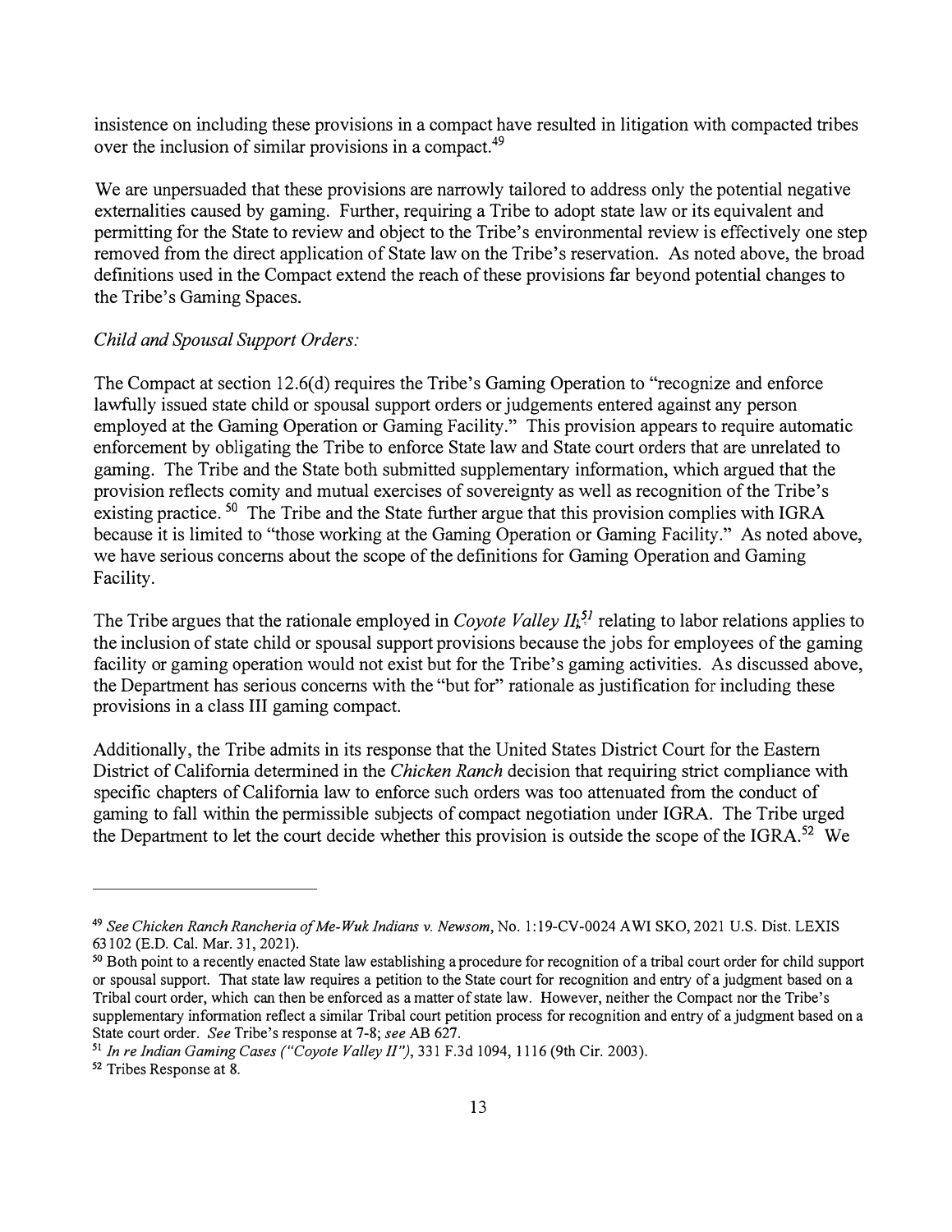decline the Tribe's invitation because it has become clear that the Department's past reluctance to disapprove these and similar provisions has been interpreted by the State as acquiescence. Under IGRA, Secretarial inaction on a compact is not acquiescence. Indeed, it is far from it because such compacts are "considered to have been approved by the Secretary, but only to the extent the compact is consistent with the provisions of  $[IGRA]$ ."<sup>53</sup> Therefore, we conclude that Section 12.6(d) violates IGRA because it falls outside the permissible scope of subjects that may be included in a [compact.](https://compact.54)<sup>54</sup>

#### *Tobacco*

The Compact at section 12.2, regulates the Tribe's sales of tobacco, a topic that is well outside of the scope of IGRA's compact provisions. Section 12.2 in relevant part states: "[the Tribe] further agrees not to offer or sell tobacco products to anyone younger than the minimum age specified in state law to legally purchase tobacco products." This provision directly regulates the Tribe's sales of tobacco products. In 2004, the Department severed a provision in the model Oklahoma gaming compact because it included [tobacco.](https://tobacco.55)<sup>55</sup> Similarly, in 2012, the Department disapproved a compact between the State of Massachusetts and the Mashpee Wampanoag Tribe because that compact included several topics outside the scope of IGRA's compact [provisions.](https://provisions.56)<sup>56</sup> In both cases the Department pointed to IGRA's text and legislative history as prohibiting states from using the IGRA compact process as subterfuge for imposing state jurisdiction on Tribes concerning issues not related to gaming.

The Tribe responded to our concerns on this issue by noting first the relevant section, Section 12.2, regulates the gaming environment by requiring the Tribe to maintain a non-smoking area and exhaust tobacco smoke from the Gaming Facility. The Tribe relies on the Department's prior approval of the *Second Amendment to the tribal-state compact for Class III gaming between the Confederated Tribes*  of the Colville Reservation and the State of Washington in 2015 ("Colville [Amendment"\).](https://Amendment").57)<sup>57</sup> The relevant provisions in that amendment and the majority of Section 12.2 regulate the gaming environment. The Coville Amendment incentivized the Coville Tribe to offer a smoke free gaming facility. The majority of Section 12.2 similarly provides for a non-smoking section and reasonable

*<sup>53</sup>*25 U.S.C. § 2710 (d)(8)(C).

**<sup>54</sup>***See* Letter to the Honorable Mathew Wesaw, Chairperson, Pokagon Band of Potawatomi Indians from Bryan Newland, Principal Deputy Assistant Secretary- Indian Affairs (June 29, 2021) (finding that a provision requiring that the Tribe comply with state law by withholding child support payments from the winnings of non-tribal patrons is outside the scope of subjects that may be included in a compact under IGRA).

*<sup>55</sup>See, e.g.,* Letter to the Honorable Kenneth Blanchard, Governor Absentee Shawnee Tribe of Oklahoma, from the Principal Deputy Assistant Secretary- Indian Affairs, dated Dec. 17, 2004, approving the 2004 Oklahoma compact while severing Part 15D which related to the Tobacco Compact.

*<sup>56</sup>*Letter to the Honorable Cedric Cromwell, Chairperson, Mashpee Wampanoag Tribe, from Kevin Washburn, Assistant Secretary-Indian Affairs, dated Oct. 12, 2012, disapproving the Tribe's 2012 compact.

*<sup>57</sup>*The Tribe includes with its response a list of tribal-state gaming compacts in California that have been deemed approved and that contained similar tobacco provisions. The Tribe argues that because similar provisions appeared in other compacts, the Department approved those provisions. We disagree that the Department approved the provisions applying state law to the Tribes. A compact that is neither approved nor disapproved within 45 days of its receipt is "considered to have been approved by the Secretary, *but only to the extent the compact is consistent with the provisions of [IGRA]."* 25 U.S.C. § 2710(d)(8)(C) (emphasis added).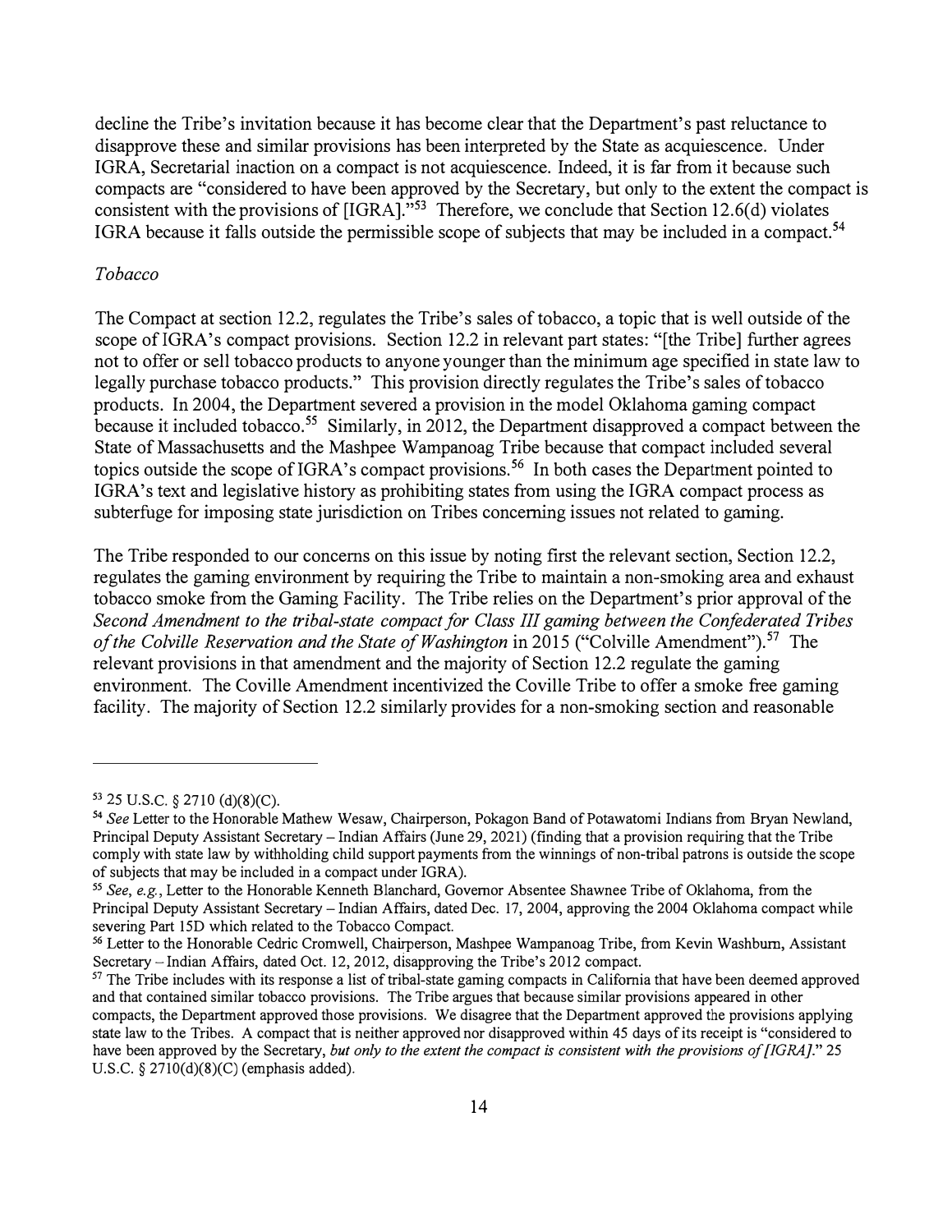steps to limit patrons' and employees' exposure to secondhand smoke. However, the last clause in Section 12.2 contains its fatal flaw. The Tribe and the State argued that provision is limited to the offering or sales of tobacco products within the Gaming Facility. We are unpersuaded that the relevant portion of Section 12.2 is so limited. The first portion of Section 12.2 mentions the Gaming Facility three times, in a way that directly ties the regulation of smoking to the Gaming Facility. However, the last clause prohibiting the sale of "tobacco products to anyone younger than the minimum age specified in state law to legally purchase tobacco products" is silent on where that prohibition applies. As a result, we construe that provision as applying to any Tribally owned business that sells tobacco.

The Tribe also argued that the regulation of the sales of tobacco products is necessary for the regulation of gaming because the regulated activities (tobacco sales) directly relate to the gaming operation. The Tribe relies on a combination of the Colville Amendment and studies showing a positive correlation between tobacco use and problem gambling. This argument underscores the Department's concern with provisions that are outside of IGRA's permissible subjects of compact negotiation.

The Tribe further seeks to distinguish the Department's disapproval in *Mashpee* by arguing that the tribal tobacco industry cannot be equated to tribal hunting and fishing rights. We disagree. The tribal right to grow tobacco is similar to the rights to hunt, fish, and gather.

The State responded to our concerns on this issue by noting that "Federal law presently prohibits retailers from selling tobacco products to anyone under 21 years of age. 21 U.S.C. § 387f(d). Thus, under federal law, the Tribe is not authorized to sell tobacco products to anyone under the age of 21. Similarly, state law establishes a minimum age of 21 to legally purchase tobacco products." The fact that state law is consistent with Federal law does not change the fact that Section 12.2 of the compact applies state law onto the Tribe's sales of tobacco products. The State often leads the Nation in adopting more stringent standards for health and safety and may act to further restrict or prohibit the sale of tobacco as a matter of state law. Under IGRA, it is not permissible for tribal-state compacts to provide for state regulation of tobacco sales. Further, the general regulation of tobacco sales is well beyond the permitted scope of a class III gaming compact. Therefore, this clear violation of IGRA must be disapproved.

#### *Other Concerns*

In addition to the violations of IGRA discussed above, we have concerns with other provisions as well. Section 12.5 and Appendix F-2 requires the Tribe to adopt a tort claim ordinance which covers tort claims "arising out of, connected with, or relating to the operation of the Gaming Operation, the Gaming Facility, or the Gaming Activity." We are highly concerned with the State requiring the Tribe to adopt a tort claim ordinance that could be interpreted to apply to more than just activity directly related to gaming.